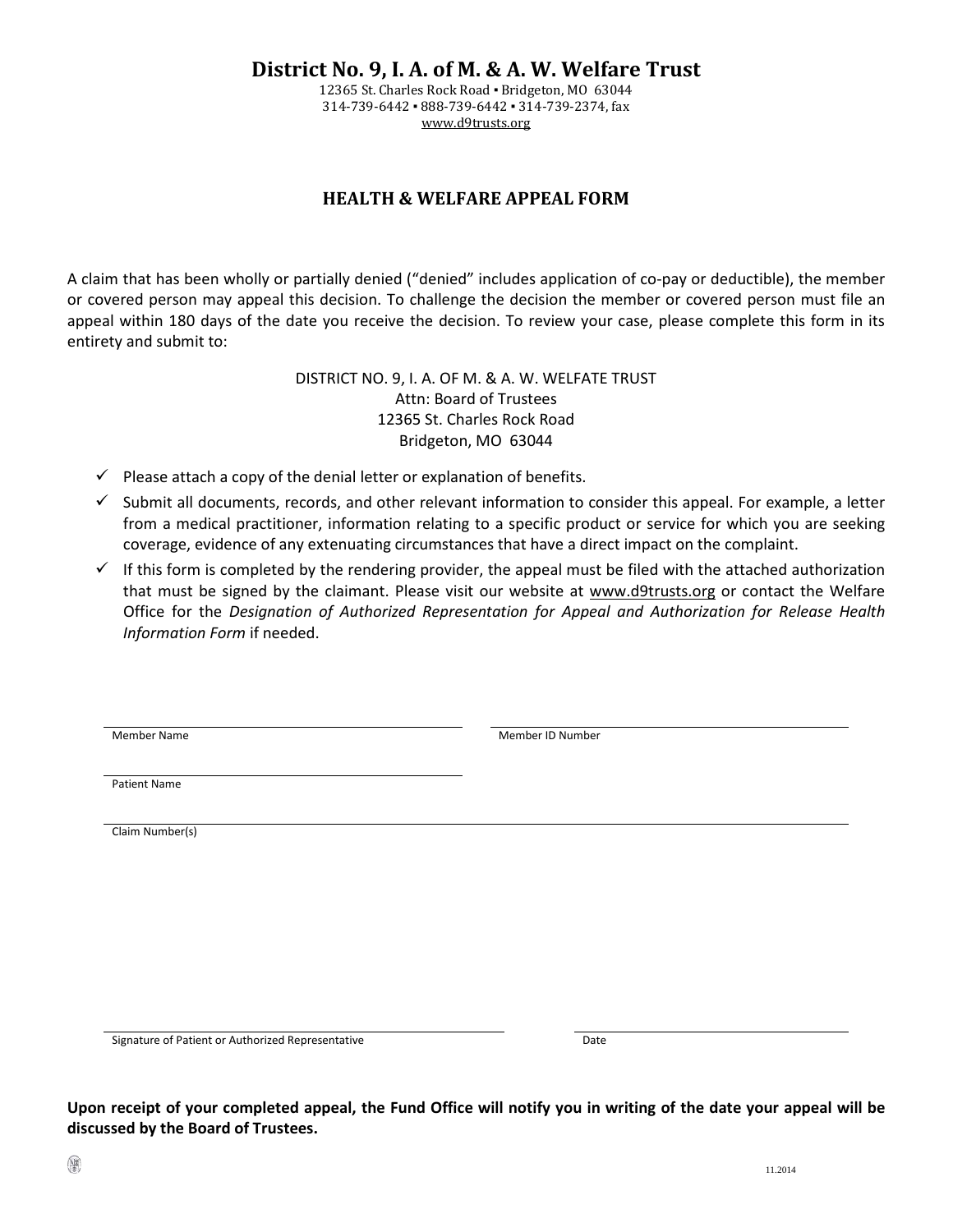Please state your reason for disagreement with the decision.

Please state what action you feel should be taken.